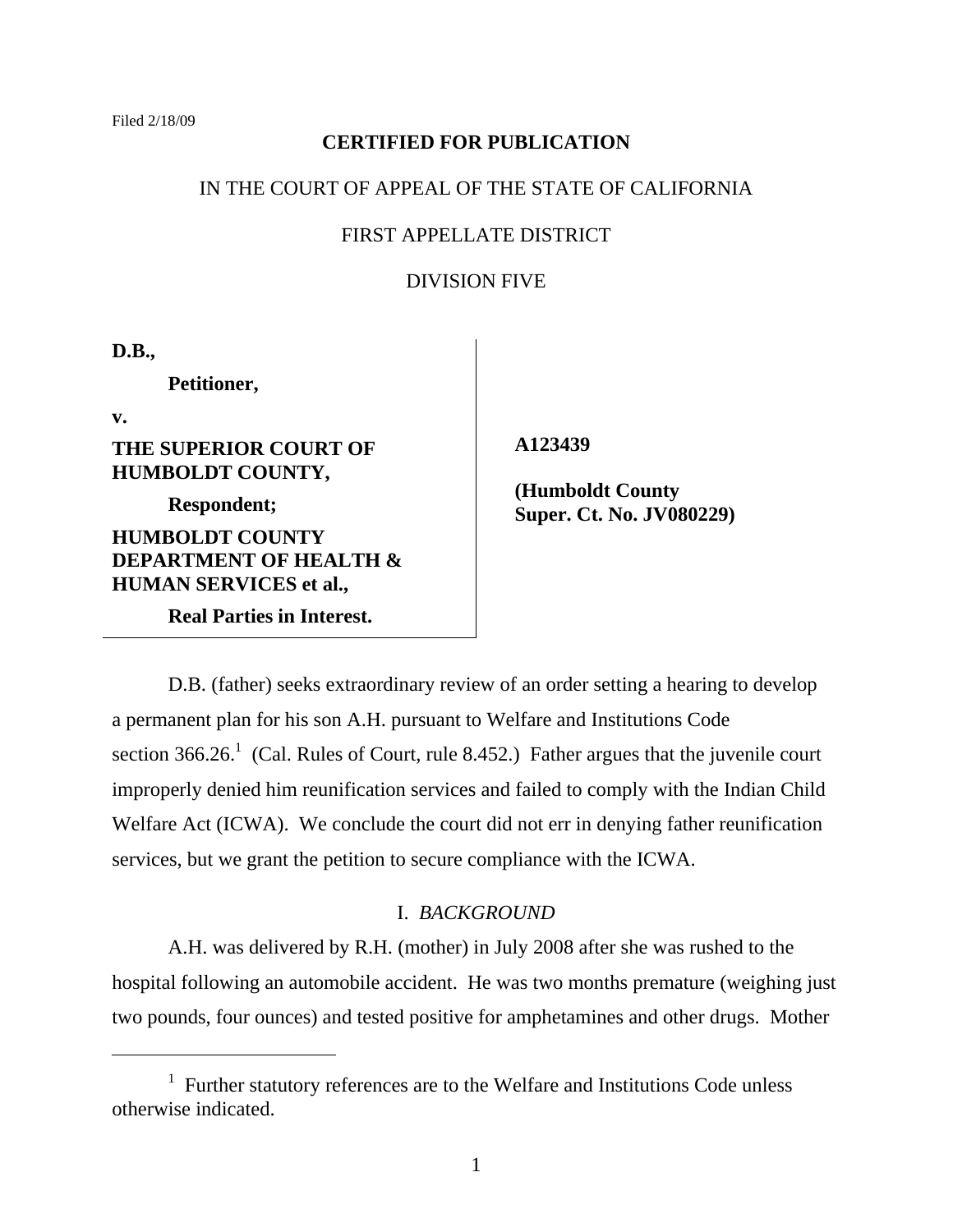died of her injuries a few days later. Father was not married to mother but was identified as A.H."s probable biological father.

The Humboldt County Department of Health and Human Services (DHHS) filed a dependency petition on August 1, 2008. Father was granted presumed father status on August 5, 2008. A.H. was initially detained at the hospital, where he continued to receive necessary medical treatment. He was considered a special needs child due to several conditions associated with his premature birth and prenatal drug exposure.

On August 25, 2008, the juvenile court sustained the petition following father"s submission on the social worker's report. It found that A.H. was a person described by section 300, subdivision (g) in that (1) mother had died leaving no provision for his support, (2) the man to whom mother was legally married denied that he was the biological father and was unable and unwilling to provide support; and (3) father, the presumed father, was currently incarcerated at the Humboldt County Correctional Facility and was unable to provide care and support .

The case was set for a contested dispositional hearing. The social worker's report indicated that father was 41 years old and had three other children, none of whom were in his custody. He had started using alcohol, marijuana and methamphetamine during his teenage years and has struggled with drug addiction since that time. His criminal history consists of a 1985 misdemeanor conviction of receiving stolen property, a 1988 misdemeanor conviction of receiving stolen property, a 1988 felony conviction of residential burglary, a 2000 misdemeanor conviction of inflicting corporal injury on a cohabitant, misdemeanor convictions in 2002 of driving without a license, resisting arrest and possessing a hypodermic needle, and felony convictions in 2003 of receiving stolen property. Father was sentenced to four years in prison on the 2003 case.

In March of 2007, father twice violated the conditions of his parole by continuing his drug use, and he was ordered by the parole authorities to complete a residential treatment program at the Humboldt Recovery Center (HRC). He completed that program in January 2008. On July 27, 2008 (during the week that followed mother"s death and A.H."s birth), father was arrested for possessing marijuana and using methamphetamine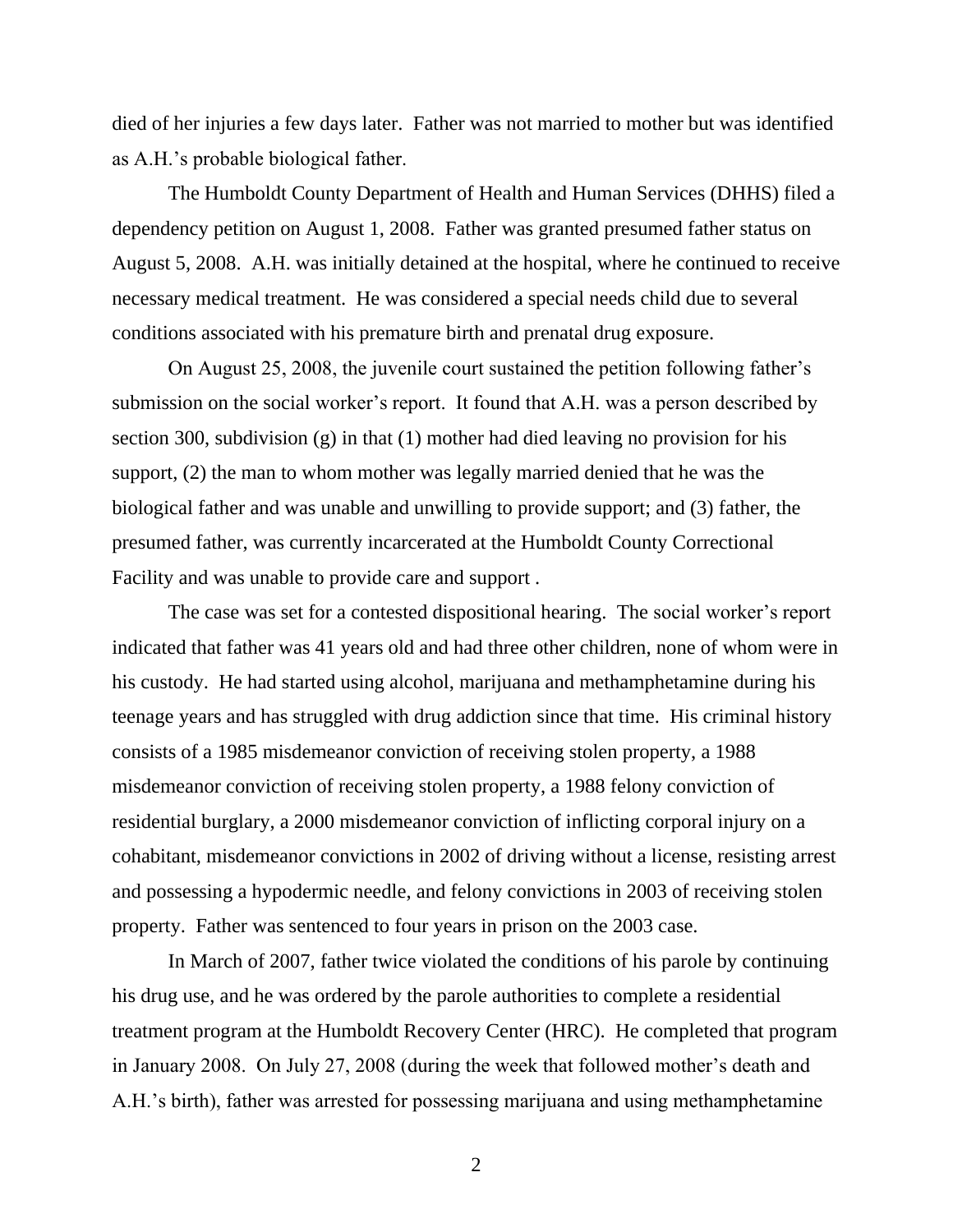and was ordered by the parole authorities to complete 90 days at HRC upon his release from county jail. On September 3, 2008, father was released from jail with instructions to report to HRC and his parole officer. He did not report, and was arrested. He was scheduled to arrive at HRC for inpatient treatment on September 8, 2008, but failed to do so and continued to use drugs. He began his treatment at HRC the following day and, according to the social worker, "seemed committed to creating a clean and sober lifestyle for himself"

Father wanted to obtain custody of A.H. According to the social worker's report, he "has an unrealistic expectation that he will be able to change his life in a significant enough manner to be able to create a stable and wholesome home that would be safe and nurturing for [A.H.] He has a limited understanding of the kinds of problems and challenges that a premature child faces and fails to grasp his own limitations as a parent. [Father] has a long history of drug addiction and has not been able to provide a suitable home for his other children. A number of maternal relatives, including maternal grandmother, have indicated that they do not believe [father] will be able to be an adequate parent for minor [A.H.]" A.H. had been released from the hospital and placed with non-relative foster parents.

At the dispositional hearing commencing October 24, 2008, father indicated that he wanted to obtain custody of A.H. through a reunification plan. DHHS sought a bypass of reunification services pursuant to section 361.5, subdivision  $(b)(13)$ , based on father's history of drug use and his failure to comply with court-ordered treatment. The court agreed with DHHS and denied services under this provision, setting the case for a permanency planning hearing under section 366.26. The court also determined that, contrary to father"s arguments, the ICWA did not apply to this case.

### II. *DISCUSSION*

### A. *Bypass of Reunification Services*

Father argues that we must reverse the order denying him reunification services under section 361.5, subdivision  $(b)(13)$  because the evidence did not establish that he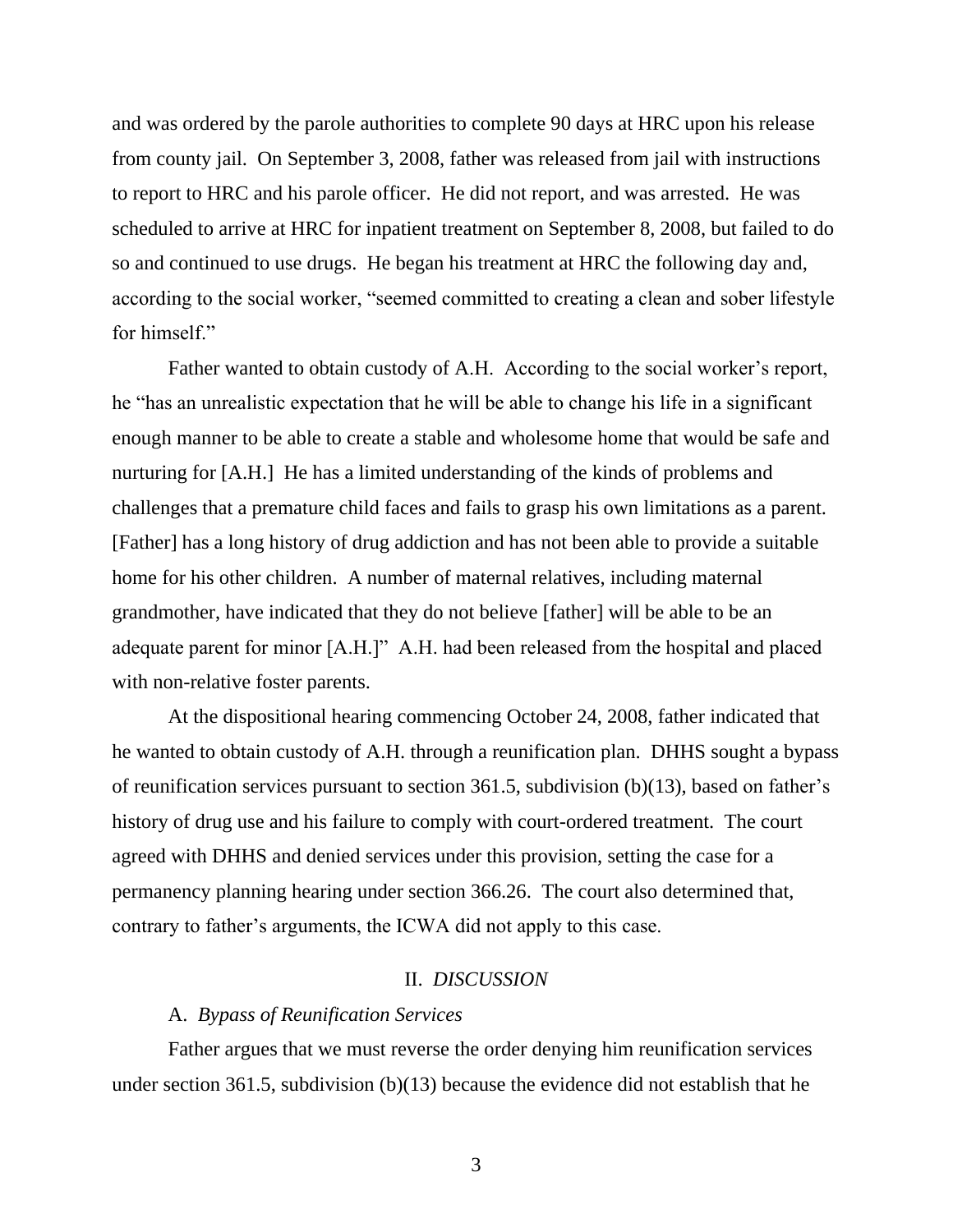failed to comply with court-ordered drug treatment, as is required for a bypass of services under this subdivision. We disagree.

Section 361.5, subdivision (b) lists a number of situations in which reunification services are likely to be futile and need not be offered to a parent. (*In re Kenneth M.* (2004) 123 Cal.App.4th 16, 20.) These exceptions to the general rule reflect a legislative determination that in certain situations attempts to facilitate reunification do not serve the child"s interests. (*In re William B.* (2008) 163 Cal.App.4th 1220, 1228.) When the juvenile court determines by clear and convincing evidence that one of the enumerated situations exists (§ 361.5, subd. (b)), reunification services shall only be ordered if "the court finds, by clear and convincing evidence, that reunification is in the best interest of the child" (§ 361.5, subd. (c)).

The juvenile court in this case denied father reunification services under section 361.5, subdivision (b)(13), which applies when "the parent or guardian of the child has a history of extensive, abusive, and chronic use of drugs or alcohol and has resisted prior court-ordered treatment for this problem during a three-year period immediately prior to the filing of the petition that has brought that child to the court's attention, or has failed or refused to comply with a program of drug or alcohol treatment described in the case plan required by Section 358.1 on at least two prior occasions, even though the programs identified were available and accessible." The court found that father had an extensive history of substance abuse and that his drug relapses in 2007 and 2008 amounted to resistance of court-ordered treatment because they violated the conditions of his parole from state prison. $<sup>2</sup>$ </sup>

 $2$  DHHS presented evidence that father was ordered by the court to complete a treatment program in 2002 as part of an earlier criminal case, but any failure to comply with this order fell outside the three-year period specified by section 361.5, subdivision (b)(13). The juvenile court explicitly limited its ruling to the parole violations in 2007-2008. We therefore reject father"s argument that the court improperly took judicial notice of court documents pertaining to the earlier case and conclude that the consideration of these documents was not prejudicial in any event.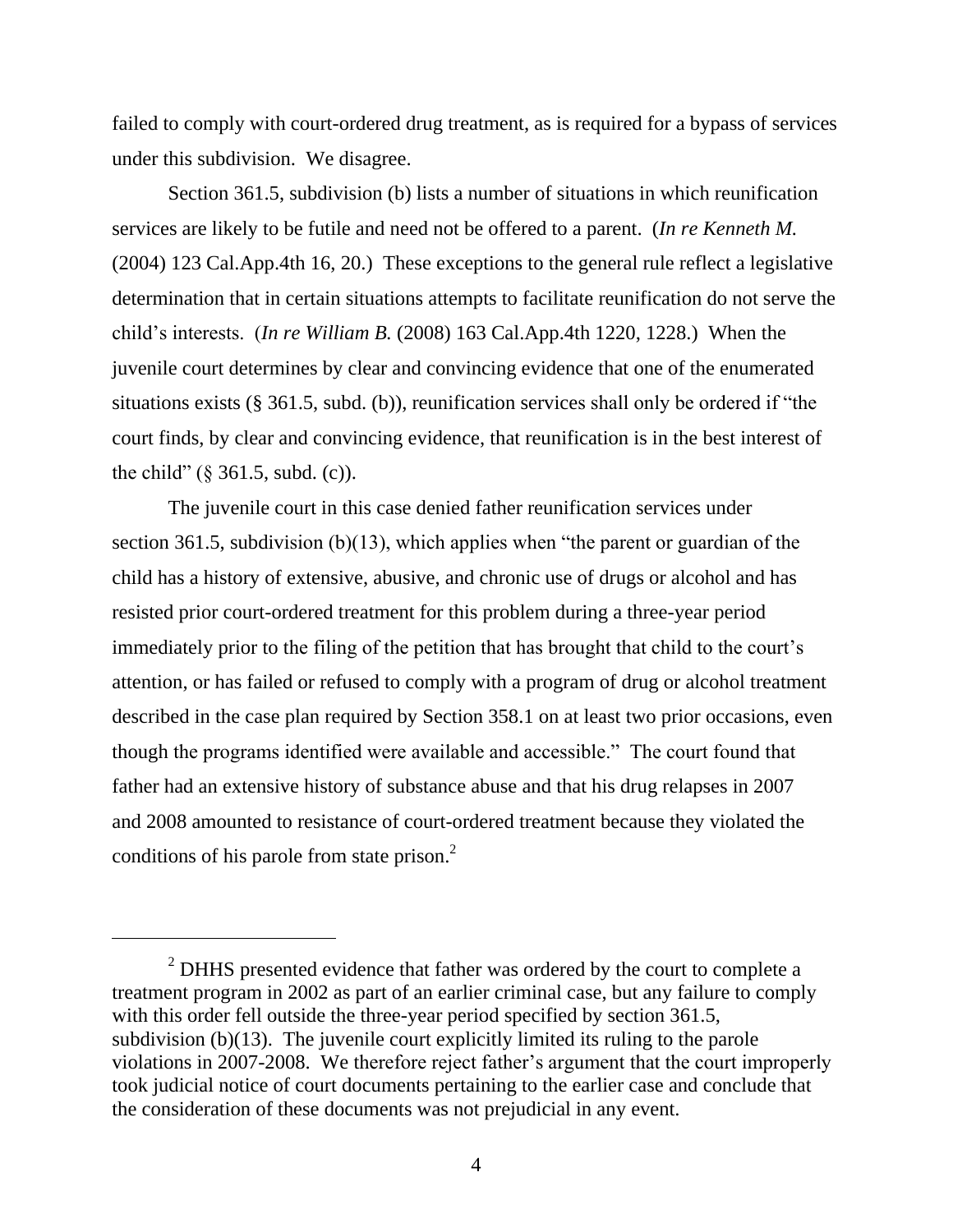In so ruling, the trial court rejected father's argument that because the first prong of section 361.5, subdivision (b)(13) is limited to *court*-ordered treatment, it did not extend to treatment conditions imposed by the parole authorities. The court reasoned that in light of statutory law requiring a parole period for all prisoners who are released (Pen. Code,  $\S$  3000, subd. (a)(1)), a parole condition requiring drug treatment is a "consequence of" and "aspect of" the court's original sentencing order, and may be directly traced to that order.

Ordinarily, the propriety of an order denying reunification services is a factual one that we would review under the substantial evidence test. (See *In re Brian M.* (2000) 82 Cal.App.4th 1398, 1401.) Here, however, the facts are essentially undisputed and the issue before us is primarily a question of statutory interpretation: Does a parent's resistance to treatment ordered as a condition of parole amount to resistance to "courtordered treatment" under section 361.5, subdivision (b)(13)? "It is well settled that the interpretation and application of a statutory scheme to an undisputed set of facts is a question of law [citation] which is subject to de novo review on appeal." (*Rudd v. California Casualty Gen. Ins. Co.* (1990) 219 Cal.App.3d 948, 951.)

Our task in construing a statute is to ascertain the legislative intent to permit us to effectuate the purpose of law. (*Hassan v. Mercy American River Hospital* (2003) 31 Cal.4th 709, 715.) Looking first to the statutory language, we give the words their ordinary and usual meaning and construe them in the context of the statute as a whole and the entire scheme of law of which it is a part. (*State Farm Mutual Automobile Ins. Co. v. Garamendi* (2004) 32 Cal.4th 1029, 1043.) If the language is clear and a literal construction would not result in absurd consequences that the Legislature did not intend, the plain meaning governs. (*Coalition of Concerned Communities, Inc. v. City of Los Angeles* (2004) 34 Cal.4th 733, 737.) If the language is ambiguous, we may consider a variety of extrinsic aids, including the purpose of the statute, legislative history, and public policy. (*Ibid*.) When interpreting an ambiguous statute, "we choose the construction that comports most closely with the Legislature's apparent intent, endeavoring to promote rather than defeat the statute's general purpose, and avoiding a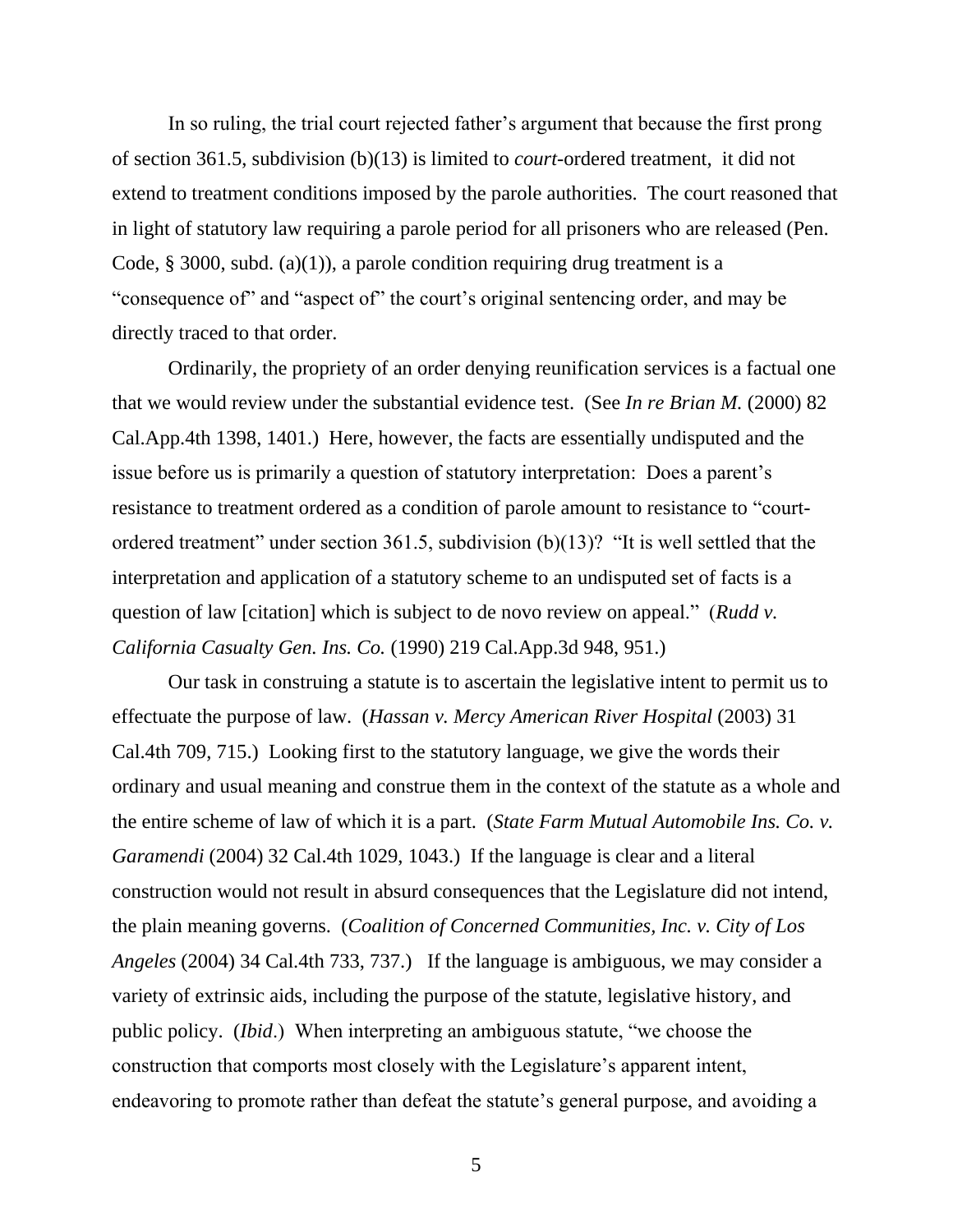construction that would lead to absurd consequences. [Citation.]" (*Smith v. Superior Court* (2006) 39 Cal.4th 77, 83.)

Construing the law as father suggests would produce an absurd consequence. We begin with the premise that a parent who has failed to participate in drug or alcohol treatment ordered directly by the court as a condition of probation in a criminal case may be denied services under section 361.5, subdivision (b)(13) if the other criteria of that provision are met. (See *In re Brooke C*. (2005) 127 Cal.App.4th 377, 383.)<sup>3</sup> There is no meaningful distinction between treatment ordered as a condition of probation and treatment ordered as a condition of parole for purposes of determining whether a parent"s failure to comply signifies a substance abuse problem so intractable that the provision of reunification services would be a waste of time. In both situations, the parent faces incarceration as a consequence and has ample incentive to comply with the treatment condition imposed.

Father suggests that treatment ordered as a condition of probation is different from treatment ordered as a condition of parole because parole conditions are imposed in the discretion of the parole authorities rather than by the court directly (Pen. Code, § 3053, subd. (a)), and typically they are not reviewed by any court unless the prisoner files a petition for writ of habeas corpus. But father does not offer any reason why the Legislature would consider resistance to treatment while on parole less probative of a person"s ability to reunify with his children than would resistance to treatment while on probation.

In light of these considerations, and to avoid an absurd result, we construe section 361.5, subdivision  $(b)(13)$ 's reference to "court-ordered treatment" to include treatment ordered as a condition of parole. As the trial court observed, parole conditions,

 $\overline{a}$ 

<sup>&</sup>lt;sup>3</sup> Section 361.5, subdivision (b)(13) applies when the parent has resisted "courtordered treatment" *or* has twice refused or failed to comply with treatment ordered as part of the case plan in the dependency case. "Court-ordered treatment" thus has a broader meaning than treatment ordered by the juvenile court as a component of the dependency case itself, and by its plain language extends to treatment ordered as part of unrelated criminal matters.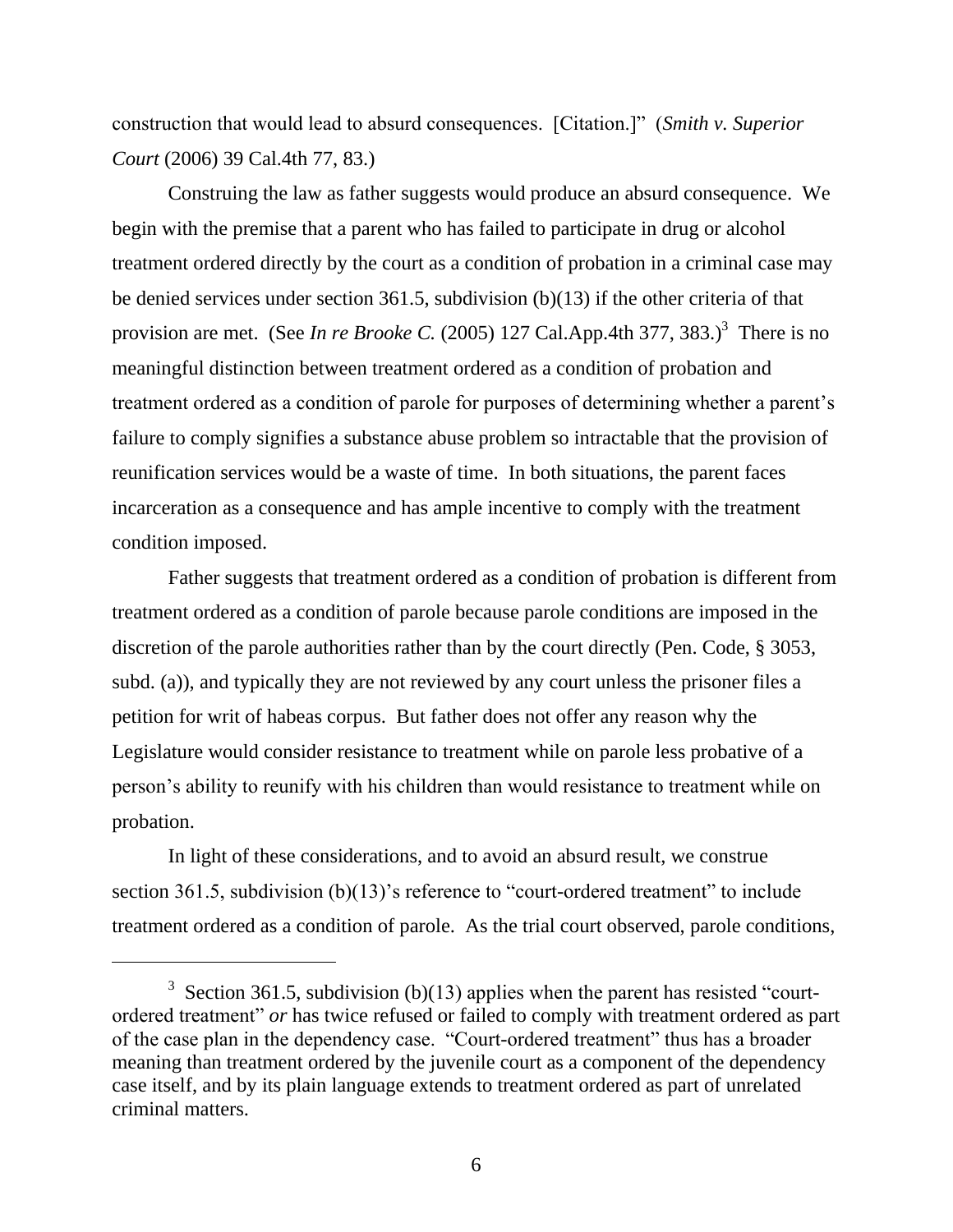while not ordered directly by the court, are directly traceable to the court order imposing a prison sentence. Construing the phrase "court-ordered treatment" to include treatment required as a condition of parole that flows from a court's original sentencing order furthers the statutory purpose of section 361.5, subdivision (b)(13) by allowing the court to identify parents who, due to their history of substance abuse and resistance to treatment in the face of penal or other legal sanctions, are unlikely to benefit from reunification services.

This construction is consistent with the legislative history of section 361.5, subdivision (b)(13). Prior to 2002, section 361.5, subdivision (b) allowed a juvenile court to deny services to a parent with "a history of extensive, abusive, and chronic use of drugs or alcohol" who "has resisted prior treatment for this problem during a three-year period immediately prior to the filing of the petition which brought that minor to the court's attention. . . ." (§ 361.5, former subdivision (b)(12) (Stats. 2001, ch. 653, § 11.3); see *Randi R. v. Superior Court* (1998) 64 Cal.App.4th 67, 72-73.) This provision, which did not distinguish between court-ordered treatment and voluntary treatment, had been construed by at least one court to mean that the mere failure to seek voluntary treatment could suffice to show resistance to treatment. (*In re Levi U.* (2000) 78 Cal.App.4th 191, 200-201; see also *Karen S. v. Superior Court* (1999) 69 Cal.App.4th 1006, 1010 ["a parent can actively resist treatment for drug or alcohol abuse by refusing to attend a program  $\dots$  ."].)

In 2002, the Legislature passed Assembly Bill No. 1694, which, among other things, amended section 361.5, subdivision (b) to add the current language of paragraph (13), which specifies that the resistance to treatment necessary to trigger a bypass of reunification services must be resistance to *court-ordered* treatment. (Stats. 2002, ch. 918 § 7, Assem. Bill No. 1694 (2001-2002 Reg. Sess.).) A Senate Analysis of this amendment explained that the bill, "Clarifies that reunification services need not be provided to a parent or guardian when one of several conditions is met, including that the parent or guardian has an extensive, abusive, and chronic use of drugs or alcohol and has resisted prior court-ordered treatment (not voluntary treatment) for this problem during a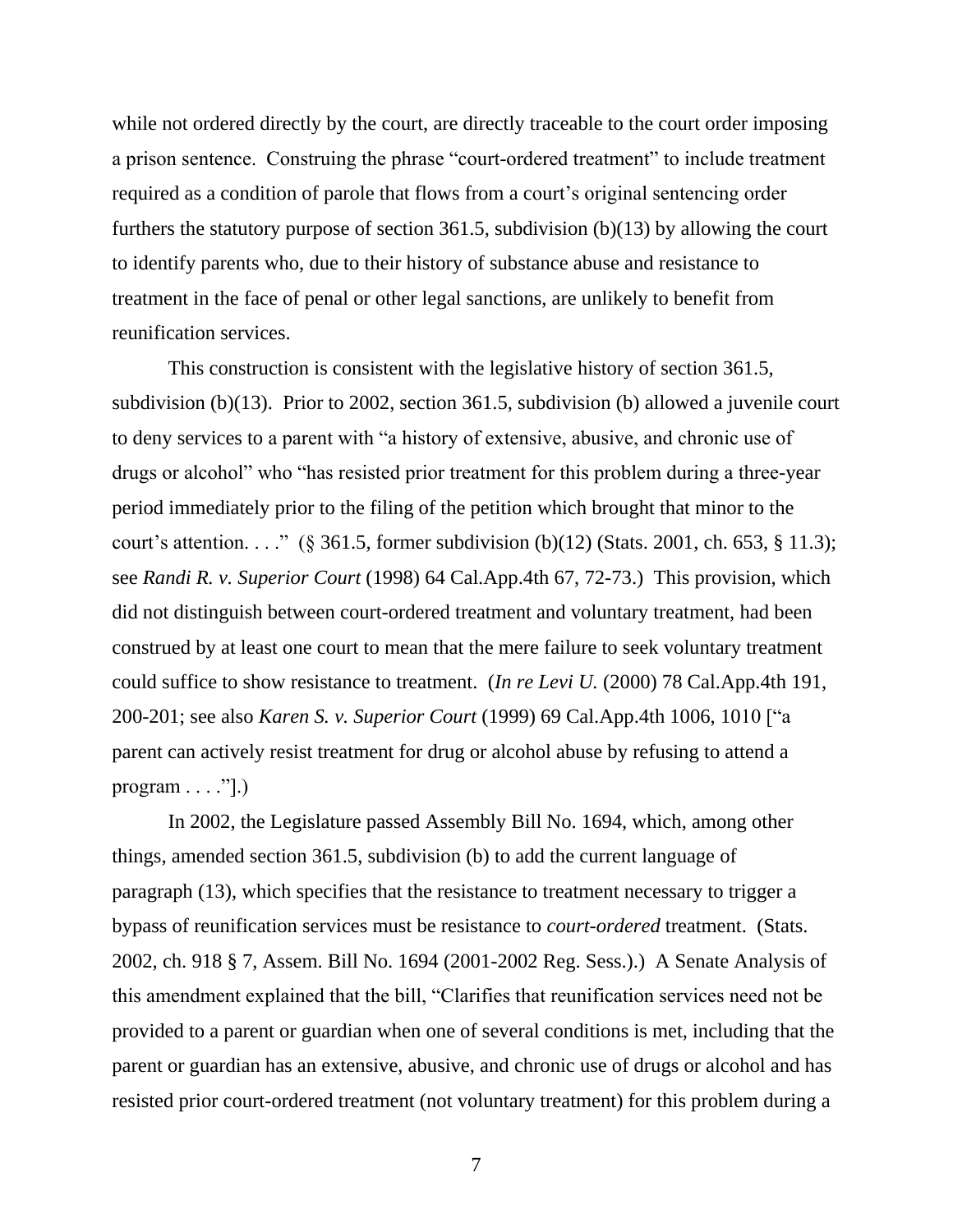three-year period immediately prior." (Assem. Health and Human Services Com., 3d reading, analysis of Assem. Bill No. 1694 (2001-2002 Reg. Sess.) as amended Aug. 26, 2002.) The Analysis further states that the bill, "[c]larifies that in order to completely forego reunification services due to a parent"s failure to complete past drug treatment, the previous drug treatment must have been ordered by the court, not entered into voluntarily." (*Ibid*.)<sup>4</sup>

The 2002 amendment was thus designed to differentiate between court-ordered and voluntary treatment and to ensure that a parent"s failure to seek voluntary treatment would not itself result in a denial of reunification services. Treatment ordered as a condition of parole is by no means voluntary. It would not, therefore, violate the purpose of section 361.5, subdivision (b)(13) to construe "court-ordered treatment" to include treatment required as a condition of parole. $5$ 

Having concluded that resistance to "court-ordered treatment" under section 361.5, subdivision (b)(13) includes resistance to drug treatment ordered as a condition of parole, we find no error in the court's order denying father reunification services. Father does not dispute that his pattern of substance abuse since his teens met the first prong of subdivision (b)(13), which requires a "history of extensive, abusive, and chronic use of drugs or alcohol." (See *Randi R. v. Superior Court, supra*, 64 Cal.App.4th at p. 73 [criterion met when 38-year-old mother had been using drugs since age 12 and drinking since age nine and had relapsed following attempts at rehabilitation].) Father

 $\overline{a}$ 

<sup>4</sup> We grant DHHS"s request that we take judicial notice of this Analysis.

 $<sup>5</sup>$  The distinction between voluntary and court-ordered services in section 361.5,</sup> subdivision (b)(13) is a rational one, because a person who declines to participate in voluntary treatment does not do so at the peril of incarceration or other legal sanction. Past resistance to voluntary treatment is less likely to mean that treatment as a component of reunification services will be futile, because it may well be that the prospect of losing one"s child will inspire an abuser of drugs and alcohol to reform even though he or she has not previously sought or completed treatment. But resistance to treatment ordered as a condition of parole or probation, in the face of possible reincarceration, suggests that a person is less likely to move toward sobriety in a timely way and reunify with his or her child.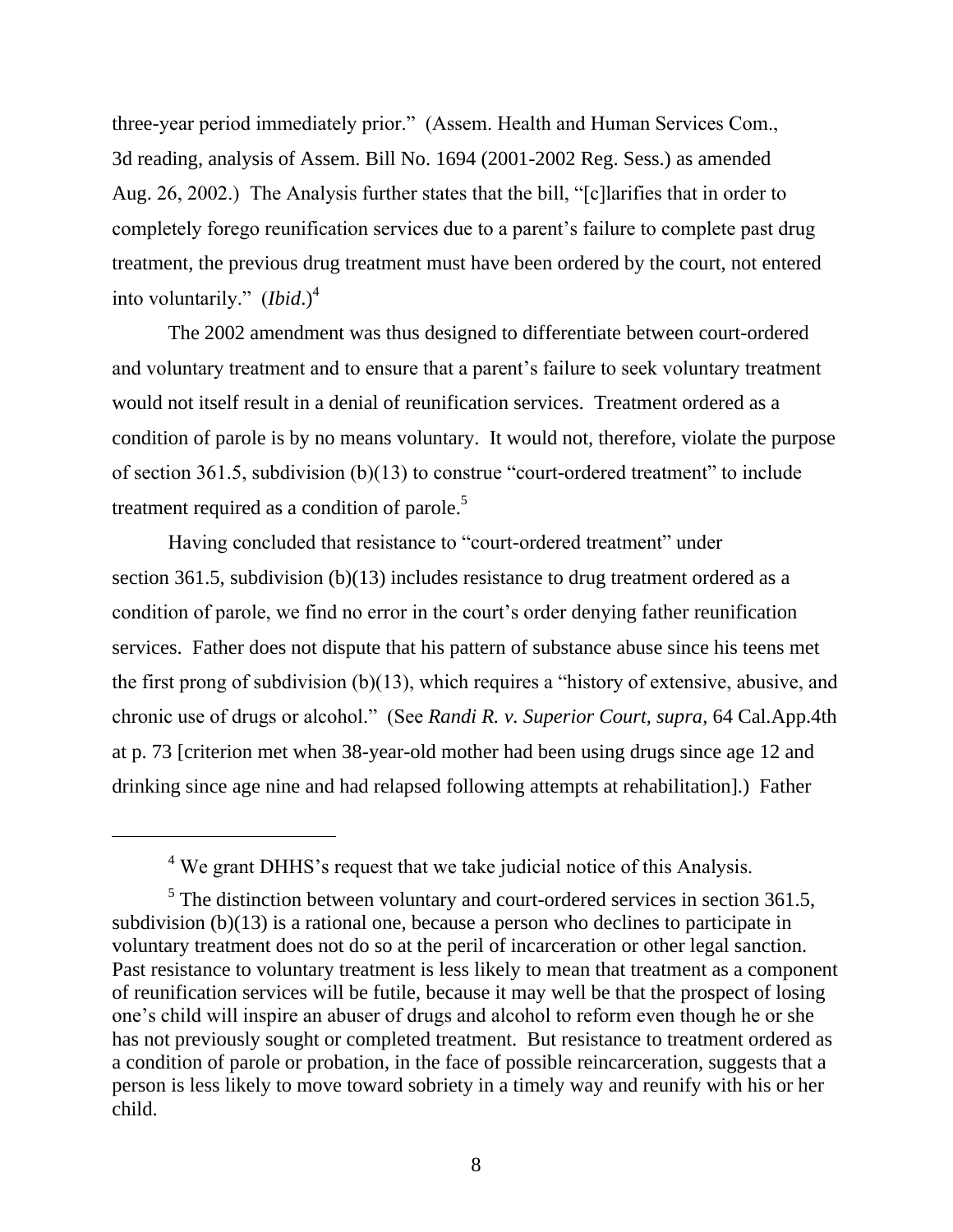does not assert that the evidence was insufficient to show he "resisted" the drug treatment ordered by the parole department. (See *In re Brian M.*, *supra,* 82 Cal.App.4th at p. 1402 [proof of "resistance" may "come in the form of dropping out of programs, or in the form of resumption of regular drug use after a period of sobriety"].) Finally, he does not challenge the sufficiency of the evidence supporting the trial court"s finding that reunification services were not in the child"s best interest (§ 361.5, subd. (b); *In re Albert T.* (2006) 144 Cal.App.4th 207, 216-217), nor does he argue that the court abused its discretion in making this finding (*In re Baby Boy H.* (1998) 63 Cal.App.4th 470, 474). Father has not demonstrated any basis for setting aside the juvenile court's order denying services.

#### B. *Compliance with ICWA*

At the first hearing on August 4, 2008, father was asked to complete the ICWA-020 Parental Notification of Indian Status form. He apparently did not do so. On August 7, 2008, the social worker met with father while he was incarcerated in the county jail prior to his entry into the HRC program. When she asked him about his family background, he advised her that he had Native American blood. On August 25, 2008, DHHS sent ICWA 030 notices of the jurisdictional hearing that was held that same day to the Bureau of Indian Affairs (BIA) as the agent for the Secretary of the Interior (Secretary), as well as to the Secretary directly. $6$  The notice sent to the Secretary did not include any identifying information about father, but rather, listed information about mother"s husband and his family. The notice sent to BIA listed father as the father and

 $6$  Under section 224.2, subdivision (4), which incorporates the notice provisions of the ICWA into California Law, "Notice, to the extent required by federal law, shall be sent to the Secretary of the Interior's designated agent, the Sacramento Area Director, Bureau of Indian Affairs. If the identity or location of the parents, Indian custodians, or the minor"s tribe is known, a copy of the notice shall also be sent directly to the Secretary of the Interior, unless the Secretary of the Interior waived the notice in writing and the person responsible for giving notice under this section has filed proof of the waiver with the court."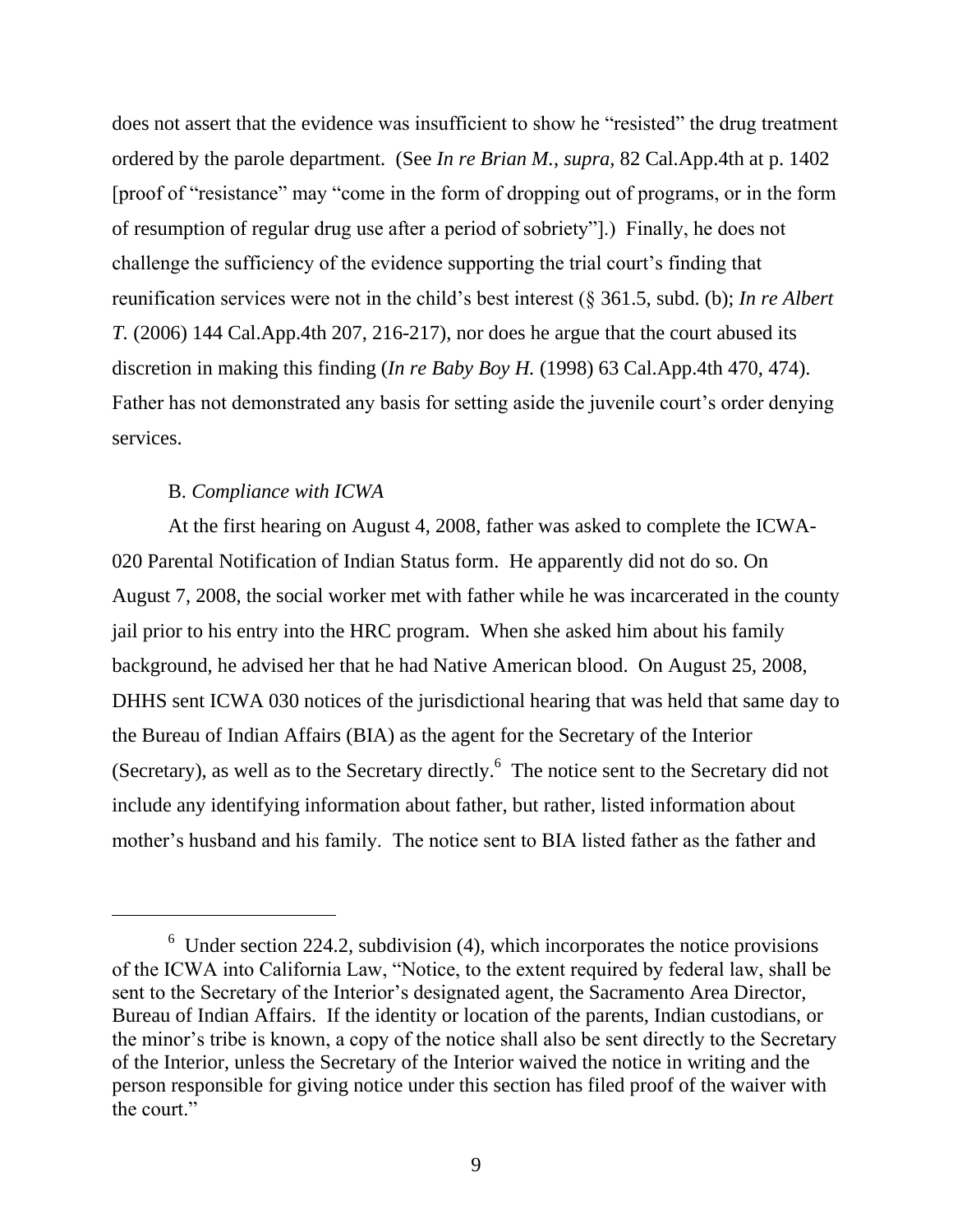provided some identifying information about his parents and grandparents. It identified one of his paternal grandmothers as "Phyllis [B.]"

On September 8, 2008, DHHS received responses from BIA stating that the notice was being returned because, "The family has provided insufficient information substantiating any federally recognized tribe. The *family* must provide a history back to the year 1900 with names, birth dates, and/or birthplaces of ancestors to help in establishing a biological link with the original ancestral tribal member(s)." DHHS sent no further ICWA notices.

At the dispositional hearing, father testified that he had informed the social worker during their meeting at the jail that his father"s mother was Native American. Her name was "Phyllis [J.]," although that was not her name when her son (father's father) was born and he did not know her maiden name.<sup>7</sup> Father testified that he gave the name "Phyllis J." to the social worker, but later contradicted himself and testified he had not known his grandmother"s last name and did not provide it to the social worker. He did not know whether his grandmother had been married to his grandfather when his father was born. Father did not know whether his father or grandmother had been enrolled in an Indian tribe. He had an uncle in Oklahoma who would know more about the family history (Darrell A.), but he was not sure whether he had given the social worker his uncle's name. Although the social worker's notes from the meeting indicate that father was unable to provide his uncle's name, father believed this statement was incorrect because he knows all of his uncles" names. The social worker confirmed during her testimony that she had met with father at the jail, but did not confirm or dispute any of the details of their conversation regarding his possible Native American heritage.

The juvenile court determined that based on the evidence before it, the ICWA did not apply. Under the ICWA, an "Indian child" is defined as "any unmarried person who is under age eighteen and is either (a) a member of an Indian tribe or (b) is eligible for

 $\overline{a}$ 

<sup>7</sup> It is unclear from the record whether this is the same individual as the "Phyllis B." identified in the ICWA notice.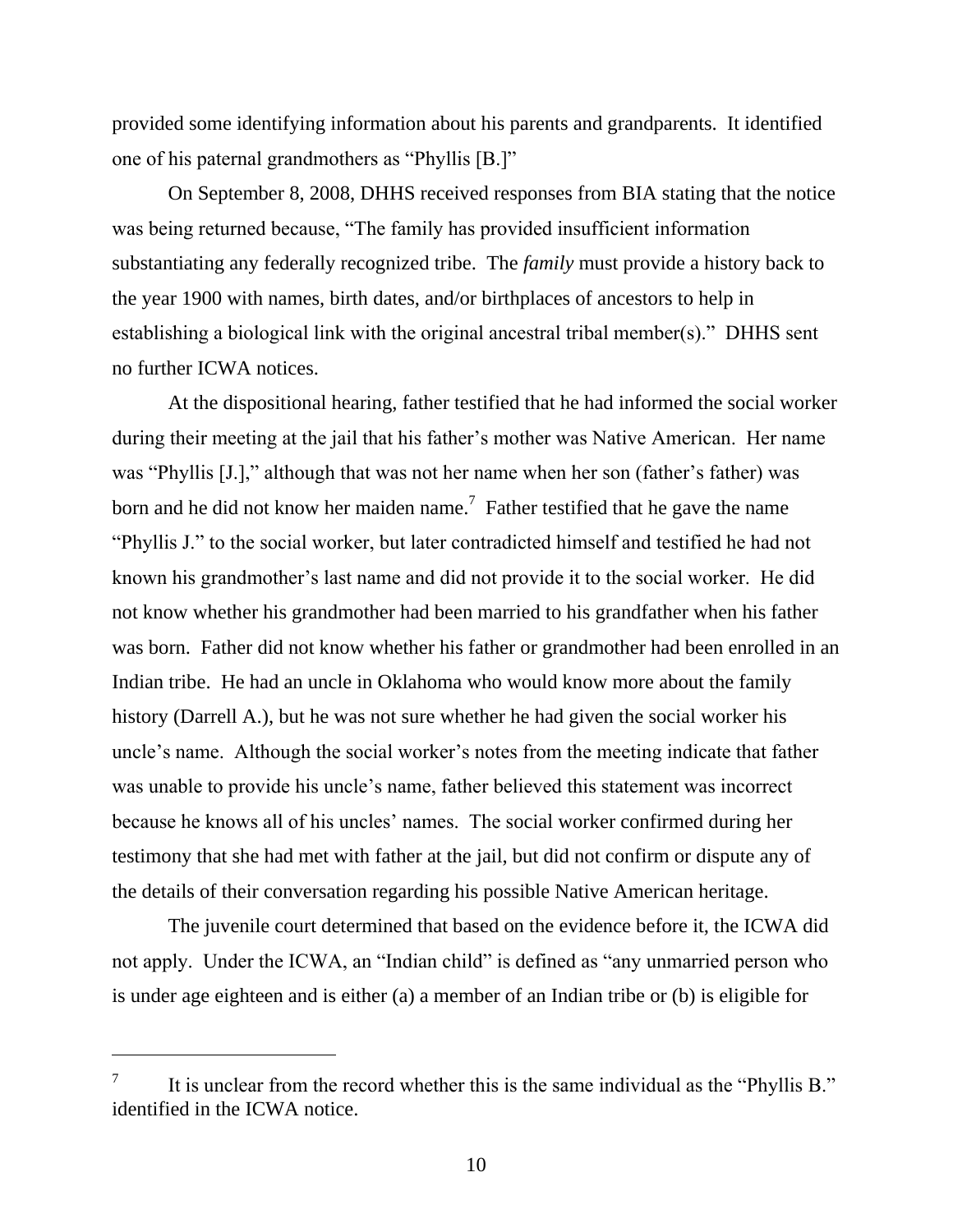membership in an Indian tribe and is the biological child of a member of an Indian tribe." (25 U.S.C. § 1903(4).) The court found that A.H. was not an Indian child under this definition because though he was "potentially" eligible for membership in a tribe, he was not a member of any tribe and was not the child of a member of any tribe.

The court appears to have relied on A.H.'s and father's lack of enrollment in any tribe to conclude that neither A.H. nor father were tribal "members" as necessary for Indian child status under the ICWA. (25 U.S.C. § 1903(4).) Lack of enrollment is not dispositive of tribal membership: "Each Indian tribe has sole authority to determine its membership criteria, and to decide who meets those criteria. [Citation.] Formal membership requirements differ from tribe to tribe, as does each tribe's method of keeping track of its own membership. [Citation.]" (*In re Santos Y.* (2001) 92 Cal.App.4th 1274, 1300.) " 'Enrollment is not required . . . to be considered a member of a tribe; many tribes do not have written rolls. [Citations.] While enrollment can be one means of establishing membership, it is not the only means, nor is it determinative. [Citation.] . . . . Moreover, a child may qualify as an Indian child within the meaning of the ICWA even if neither of the child"s parents is enrolled in the tribe. [Citation.]" (*Dwayne P. v. Superior Court* (2002) 103 Cal.App.4th 247, 254.) As the court acknowledged, A.H. was potentially eligible for membership in an Indian tribe. That neither he nor father were currently enrolled did not resolve the issue. (See § 224.3, subd. (e)(1) ["Information that the child is not enrolled or eligible for enrollment in the tribe is not determinative of the child"s membership status unless the tribe also confirms in writing that enrollment is a prerequisite for membership under tribal law or custom"].)

We next consider whether BIA's response supported the court's determination that A.H. was not an Indian child. Although BIA was unable to determine A.H."s Indian status based on the information submitted to it before the dispositional hearing, father"s testimony at that hearing provided the court and DHHS with additional information about his family. DHHS concedes that the case must be remanded so that it may send out ICWA notices that include this additional information. We accept the concession and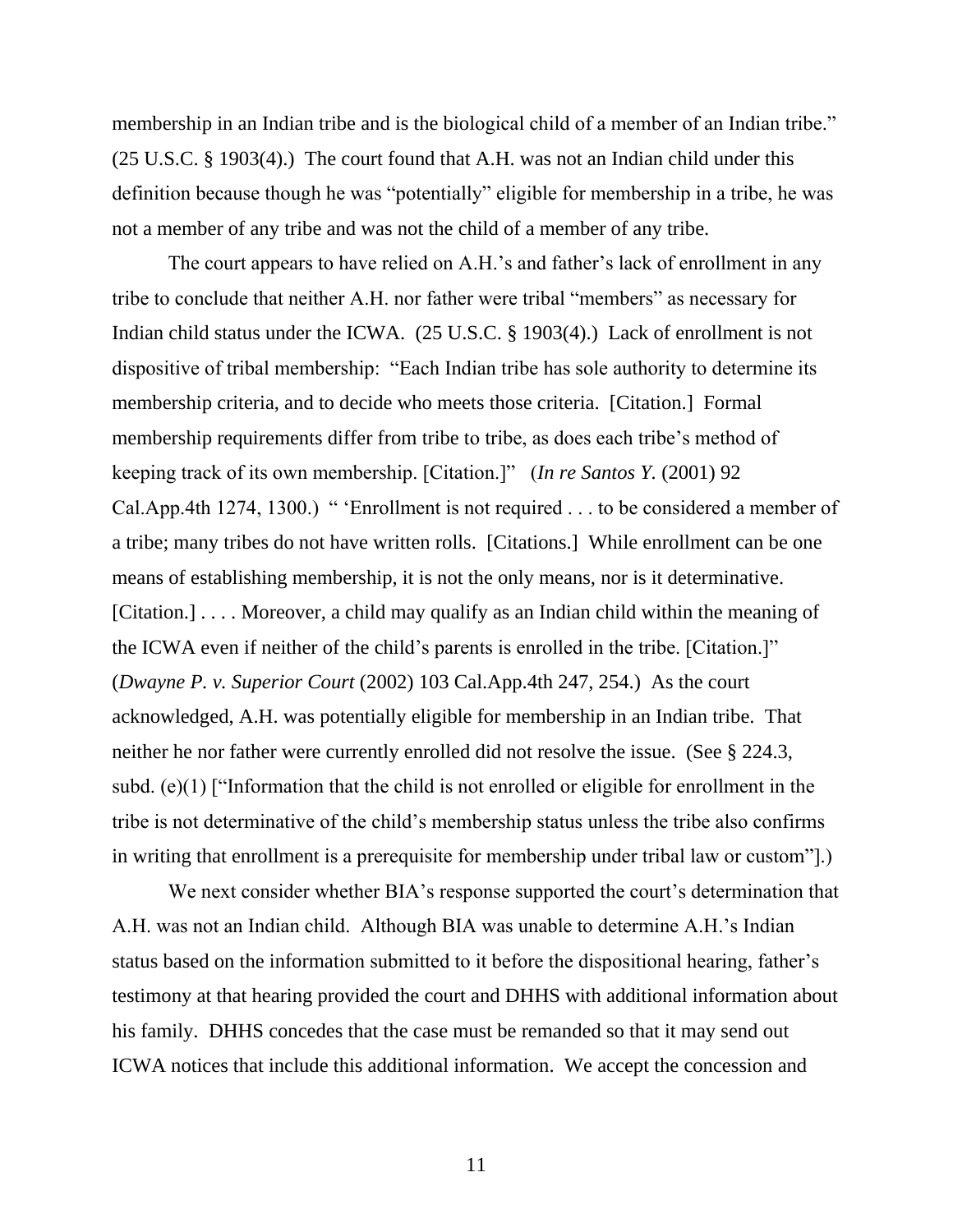will grant the petition in part for the limited purpose of securing compliance with the ICWA.

#### III. *DISPOSITION*

The petition is granted solely for the purpose of ensuring compliance with the ICWA; in all other respects, the petition is denied on the merits. Let a peremptory writ of mandate issue directing the juvenile court to (1) vacate its order setting the case for a hearing under section 366.26, and (2) order DHHS to provide ICWA notices containing the updated information about father"s family to the BIA, Secretary and any appropriate Indian tribes. If, following such notice, the BIA or any tribe determines that A.H. is an Indian child as defined by the ICWA, or if other information is presented showing A.H. is an Indian child as defined by the ICWA, the juvenile court shall hold a new dispositional hearing and shall conduct it and all further proceedings in conformance with the ICWA. If A.H. is not determined to be an Indian child, or if no response is received indicating he is an Indian child, the juvenile court shall reset the hearing under section 366.26. (See *Justin L. v. Superior Court* (2008) 165 Cal.App.4th 1406, 1410.)

The order denying father reunification services pursuant to section 361.5, subdivision (b)(13) is affirmed and the petition is denied as to that order.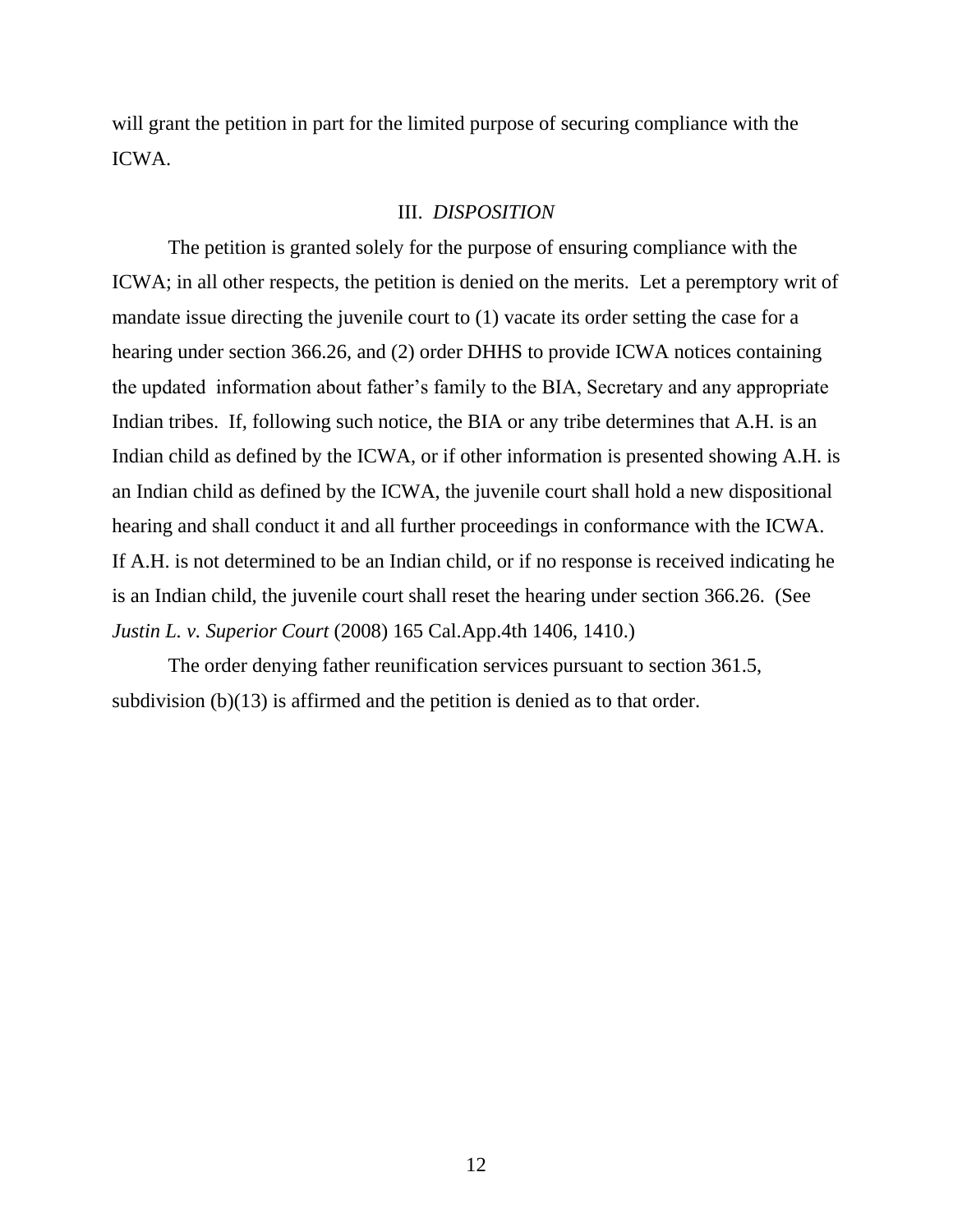The request for a stay of the March 2, 2009 section 366.26 hearing is denied as unnecessary in light of our disposition.

This decision is final as to this court immediately. (Rule 8.264(b)(3).) The order to show cause, having served its purpose, is hereby discharged.

NEEDHAM, J.

We concur.

JONES, P. J.

SIMONS, J.